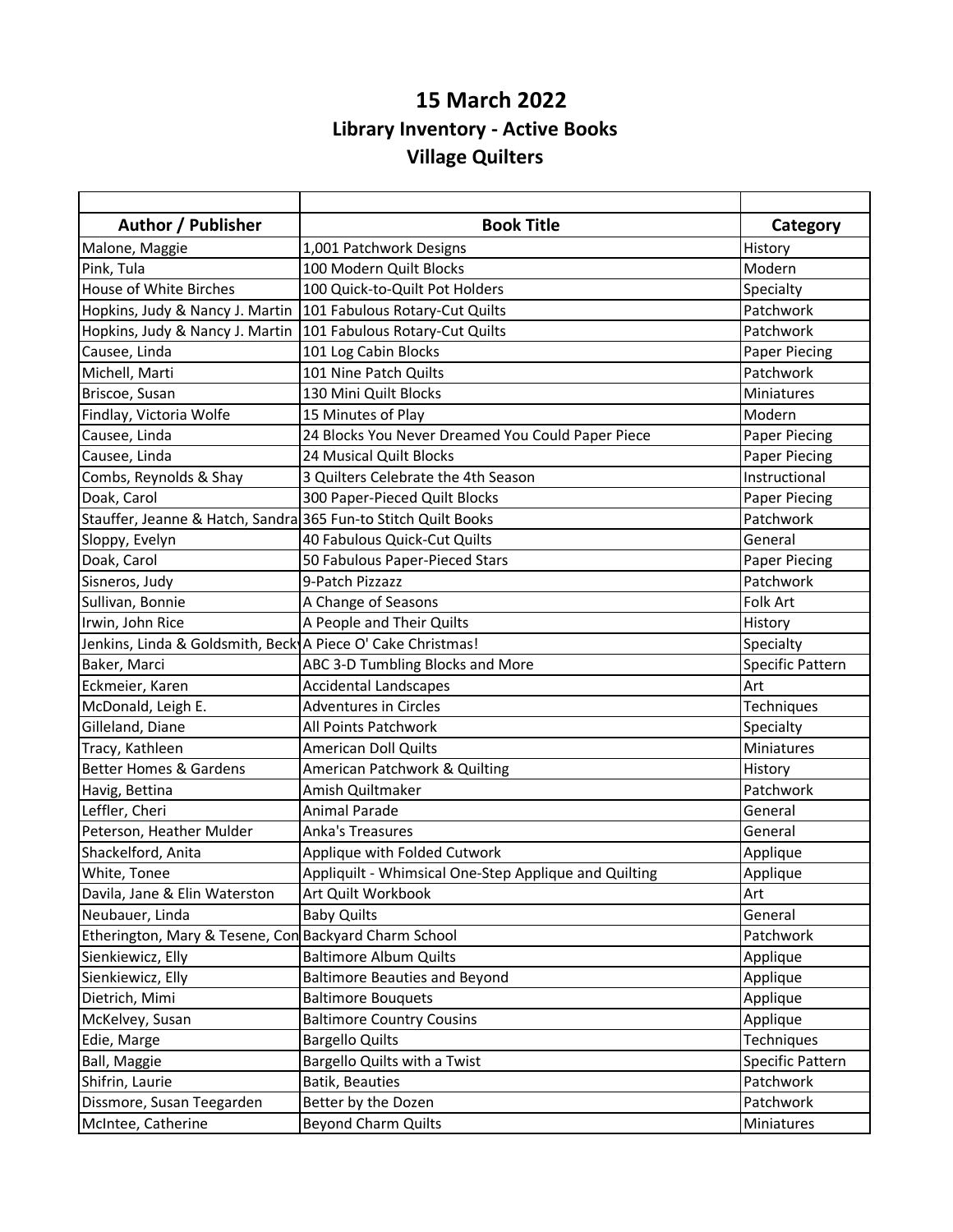| Hearder, Valerie       | Beyond the Horizon                             | General      |
|------------------------|------------------------------------------------|--------------|
| Popa, Julie            | <b>Beyond Tradition</b>                        | General      |
| Makhan, Rosemary       | <b>Biblical Blocks</b>                         | Patchwork    |
| Hopkins, Judy          | Big 'n Easy - Supersized Quilts for Queen Beds | Patchwork    |
| Oglesby, Bea           | <b>Birds &amp; Flowers Album</b>               | Applique     |
| Soltys, Karen Costello | <b>Bits and Pieces</b>                         | Miniatures   |
| Capps Cross, Kaay M    | Black & White and Pieced All Over              | Techniques   |
| Cross, Kay M. Capps    | Black & White Quilts by Design                 | Patchwork    |
| Christopherson, Teri   | <b>Black Mountain Quilts</b>                   | Patchwork    |
| Missouri Star          | Block 2014 Vol 1, Issue 1                      | <b>Block</b> |
| Missouri Star          | Block 2014 Vol 1, Issue 2                      | <b>Block</b> |
| Missouri Star          | Block 2014 Vol 1, Issue 3                      | <b>Block</b> |
| Missouri Star          | Block 2014 Vol 1, Issue 4                      | <b>Block</b> |
| Missouri Star          | Block 2014 Vol 1, Issue 5                      | <b>Block</b> |
| Missouri Star          | Block 2014 Vol 1, Issue 6                      | <b>Block</b> |
| Missouri Star          | Block 2015 Vol 2, Issue 1                      | <b>Block</b> |
| Missouri Star          | Block 2015 Vol 2, Issue 2                      | <b>Block</b> |
| Missouri Star          | Block 2015 Vol 2, Issue 3                      | <b>Block</b> |
| Missouri Star          | Block 2015 Vol 2, Issue 4                      | <b>Block</b> |
| Missouri Star          | Block 2015 Vol 2, Issue 5                      | <b>Block</b> |
| Missouri Star          | Block 2015 Vol 2, Issue 6                      | <b>Block</b> |
| Missouri Star          | Block 2016 Vol 3, Issue 1                      | <b>Block</b> |
| Missouri Star          | Block 2016 Vol 3, Issue 2                      | <b>Block</b> |
| Missouri Star          | Block 2016 Vol 3, Issue 3                      | <b>Block</b> |
| Missouri Star          | Block 2016 Vol 3, Issue 4                      | <b>Block</b> |
| Missouri Star          | Block 2016 Vol 3, Issue 5                      | <b>Block</b> |
| Missouri Star          | Block 2016 Vol 3, Issue 6                      | <b>Block</b> |
| Missouri Star          | Block 2016 Vol 3, Issue 6                      | <b>Block</b> |
| Missouri Star          | Block 2017 Vol 4, Issue 1                      | <b>Block</b> |
| Missouri Star          | Block 2017 Vol 4, Issue 1                      | <b>Block</b> |
| Missouri Star          | Block 2017 Vol 4, Issue 2                      | <b>Block</b> |
| Missouri Star          | Block 2017 Vol 4, Issue 3                      | <b>Block</b> |
| Missouri Star          | Block 2017 Vol 4, Issue 5                      | <b>Block</b> |
| Missouri Star          | Block 2017 Vol 4, Issue 5                      | <b>Block</b> |
| Missouri Star          | Block 2017 Vol 4, Issue 6                      | <b>Block</b> |
| Missouri Star          | Block 2018 Vol 5, Issue 1                      | <b>Block</b> |
| Missouri Star          | Block 2018 Vol 5, Issue 2                      | <b>Block</b> |
| Missouri Star          | Block 2018 Vol 5, Issue 3                      | <b>Block</b> |
| Missouri Star          | Block 2018 Vol 5, Issue 3                      | <b>Block</b> |
| Missouri Star          | Block 2018 Vol 5, Issue 4                      | <b>Block</b> |
| Missouri Star          | Block 2018 Vol 5, Issue 5                      | <b>Block</b> |
| Missouri Star          | Block 2018 Vol 5, Issue 6                      | <b>Block</b> |
| Missouri Star          | Block 2019 Vol 6, Issue 1                      | <b>Block</b> |
| Missouri Star          | Block 2019 Vol 6, Issue 2                      | <b>Block</b> |
| Missouri Star          | Block 2019 Vol 6, Issue 3                      | <b>Block</b> |
| Missouri Star          | Block 2019 Vol 6, Issue 4                      | <b>Block</b> |
| Missouri Star          | Block 2019 Vol 6, Issue 5                      | <b>Block</b> |
| Missouri Star          | Block 2019 Vol 6, Issue 6                      | <b>Block</b> |
| Poster, Donna          | <b>Block Beauty Quilts</b>                     | General      |
| Casciato, Cindy        | <b>Block Explosion</b>                         | Patchwork    |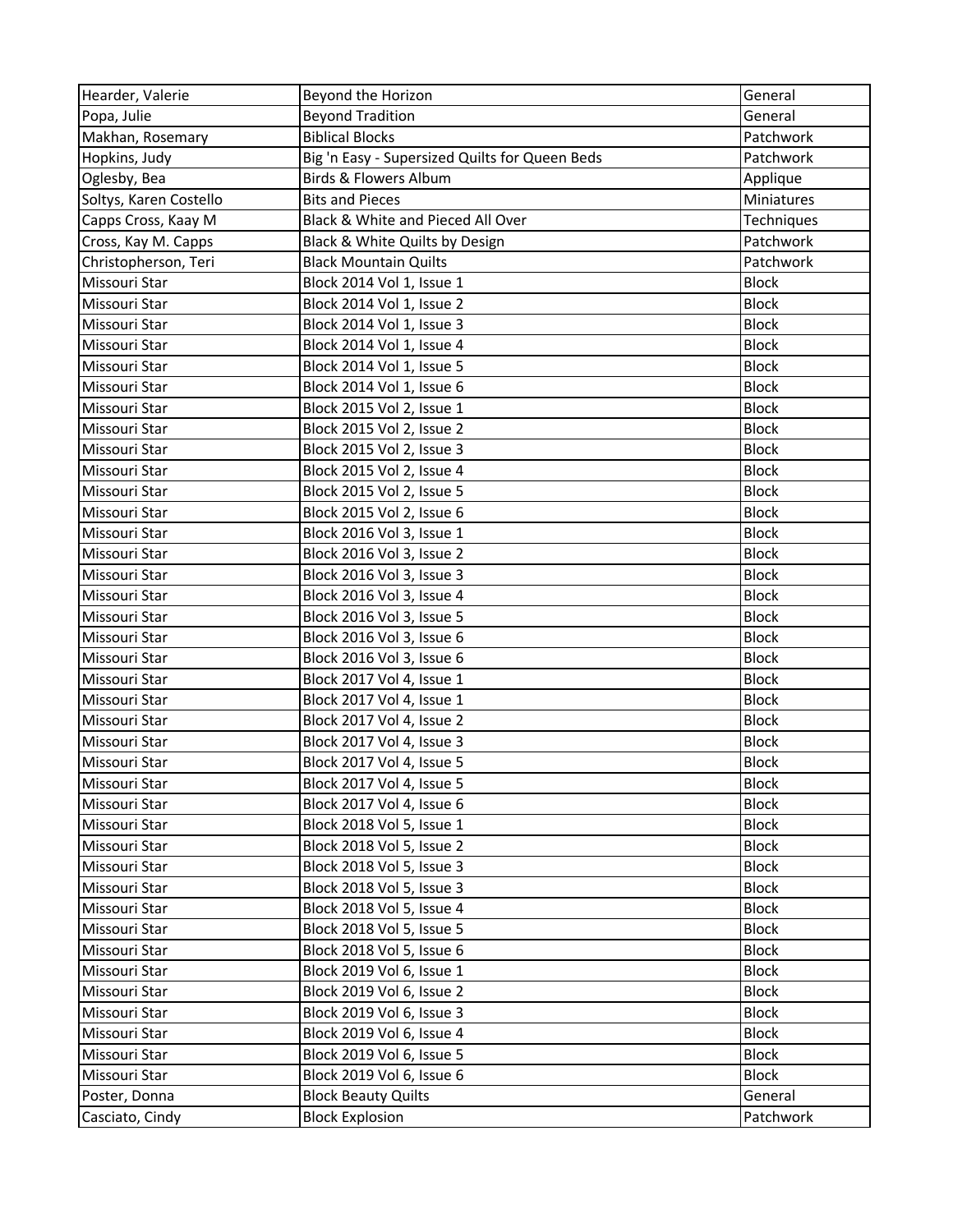| Thomas, Jannna                  | <b>Bloomin Cogwheels Ruler</b>                              | Ruler                |
|---------------------------------|-------------------------------------------------------------|----------------------|
| Eaton, Patti and Mostek, Pamela | Blossoms in Winter - Wool-Felt Applique                     | Applique             |
| Reber, Jill                     | Borders - The Basics & Beyond                               | General              |
| Browning, Bonnie                | Borders & Finishing Touches                                 | Specific Pattern     |
| Collins, Sally                  | Borders, Bindings & Edges - The Art of Finishing Your Quilt | General              |
| Ricketson, Kathreen             | <b>Brave New Quilts</b>                                     | Modern               |
| Doak, Carol                     | Bright & Bold Paper-Pieced Blocks                           | <b>Paper Piecing</b> |
| The Picket Fence                | <b>Bumblebees &amp; Button Seeds</b>                        | Folk Art             |
| Armstrong, Carol                | <b>Butterflies &amp; Blooms</b>                             | Applique             |
| Oglesby, Bea                    | Butterfly Album - Monarchs & More                           | Applique             |
| Paquin, Barbie Jo               | Calendar Cats - Month by Month Antique Blocks               | Applique             |
| Adamson, Jeremy                 | Calico & Chintz                                             | History              |
| Joy Lily                        | Carefree Quilts                                             | General              |
| Martin, Nancy                   | Cathedral Window - A Fresh Look                             | Specific Pattern     |
| Malone, Chris                   | Cats & Dogs - Fun and Easy Applique                         | Applique             |
| Bert, Alice, Von Holt, Johnson  | Celebrate with Little Quilts                                | General              |
| Williams, Beth Ann              | <b>Celtic Quilts</b>                                        | Techniques           |
| Crowell, Jodi                   | Charmed - A Fresh Twist on Charm Quilts                     | General              |
| Chaisson, Lesley                | Charmed, I'm Sure - Quilts from 5" Squares                  | General              |
| Gilbert, Wendy                  | <b>Christmas Traditions</b>                                 | Specialty            |
| Jensen, Lynette                 | Classic Quilts - Thimbleberries New Collection              | General              |
| Scala                           | Classic Quilts from the American Museum in Britain          | History              |
| Lund, Tricia & Pollard          | <b>Classic Quilts with Precision Foundations</b>            | <b>Paper Piecing</b> |
| Perry, Gai                      | Color from the Heart                                        | Instructional        |
| Regone, Cynthia LeBlanc         | Colorful Quilts - A Journey Through Fabric                  | General              |
| Stout, Daniela                  | Conestoga Quilts                                            | History              |
| <b>Walter and Graves</b>        | <b>Contemporary Quilting</b>                                | Art                  |
| Tims, Ricky                     | Convergence Quilts                                          | Specific Pattern     |
| Fassett, Kaffe                  | Country Garden Quilts                                       | Patchwork            |
| Schaefer, Kim                   | Cozy Modern Quilts                                          | Modern               |
| Jensen, Lynette                 | Cozy Quilts - a Collection of Country Flannel Quilts        | Folk Art             |
| Hallock, Lois L                 | <b>Creating Your Perfect Quilting Space</b>                 | General              |
| Kygar, Terrie, Linn             | Creative Quilts from your Crayon Box                        | Applique             |
| Hughes, Trudie                  | Crib Quilts                                                 | Specialty            |
| Hohag, Linda                    | Critter Caboodle                                            | Applique             |
| Nevaril, Lerlene                | <b>Crowning Glories</b>                                     | Patchwork            |
| Boerens, Trice                  | Curve Patch Quilts Made Easy                                | Patchwork            |
| Mullen, Jan                     | Cut-Loose Quilts - Stack, Slice, Switch and Sew             | Techniques           |
| Trestain, Eileen Jahnke         | Dating Fabrics 1800-1960                                    | History              |
| Trestain, Eileen Jahnke         | Dating Fabrics 1950-2000                                    | History              |
| Need'l Love                     | Daylily Designs                                             | General              |
| Mostek, Pamela                  | <b>Dazzling Quilts</b>                                      | Specialty            |
| <b>Atkinson Designs</b>         | Dealer's Choice                                             | Patchwork            |
| <b>Atkinson Designs</b>         | Dealer's Choice                                             | Patchwork            |
| Papadakis, Brenda               | Dear Jane                                                   | Specific Pattern     |
| Bono, Pam                       | Dear Pam Teach ME Your Quick Quilting Techniques            | General              |
| McDowell's, Ruth B.             | Design Workshop                                             | Art                  |
| Hopkins, Judy                   | Design Your Own Quilts                                      | Instructional        |
| Cline, Barbara                  | <b>Diamond Chain Quilts</b>                                 | Patchwork            |
| Krentz, Jan                     | Diamond Quilts & Beyond                                     | Art                  |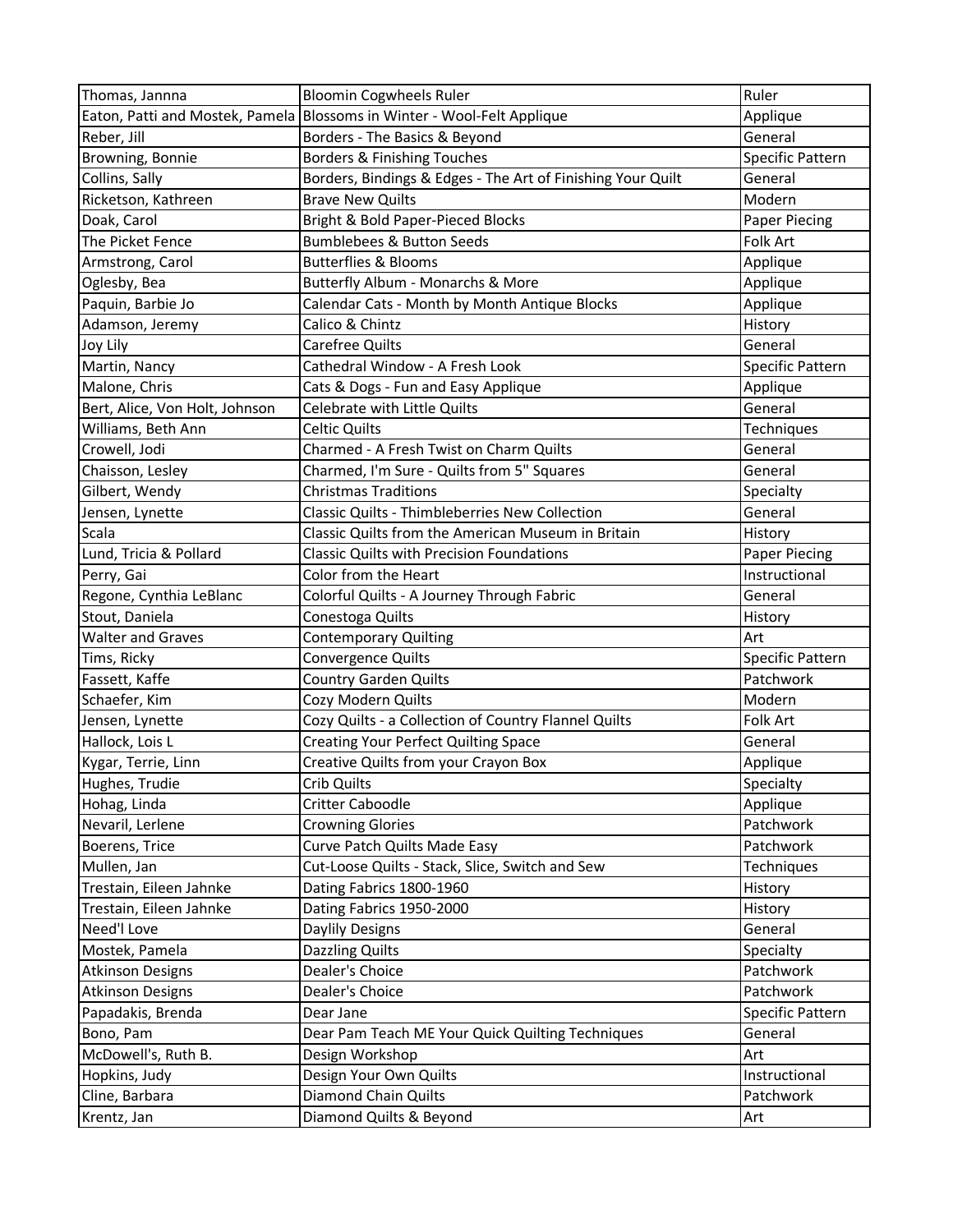| Perry, Gai                                            | Do-It-Yourself Framed Quilts                                                  | Techniques           |
|-------------------------------------------------------|-------------------------------------------------------------------------------|----------------------|
| Henderson, Michael & Mary                             | Double Wedding Ring in a Hurry                                                | Specific Pattern     |
| Ranney Black, Lynette                                 | Dream Sewing Spaces - Design & Organization                                   | General              |
| Gallian, Marian & Jones, Yvette                       | Dresden Carnival - 16 Modern Quilt Projects                                   | Modern               |
| Johnston, Susan                                       | Early American Patchwork Quit Designs                                         | Patchwork            |
| Doak, Carol                                           | Easy Machine Paper Piecing                                                    | Paper Piecing        |
| Doak, Carol                                           | <b>Easy Machine Paper Piecing</b>                                             | <b>Paper Piecing</b> |
| Chiaverini, Jennifer & Odom, Nan Elm Creek Quilts     |                                                                               | Project              |
| Chiaverini, Jennifer                                  | Elm Creek Quilts - More                                                       | Project              |
| Fronks, Dilys A                                       | <b>Enchanted Views</b>                                                        | Techniques           |
| Reikes, Ursula                                        | Even More Quilts for Baby                                                     | Specialty            |
| M'Lissa Rae Hawley                                    | <b>Evryday Embellishments</b>                                                 | General              |
| Crone, LindA                                          | Fabric Landscapes by Machine                                                  | Art                  |
| Wood, Julia C.                                        | Fabric Photo Play                                                             | Art                  |
| Handley, Louise                                       | <b>Fabric Silhouettes</b>                                                     | Techniques           |
| Oxmoor House                                          | Fan Quilt Favorites                                                           | Specialty            |
| Gourley, Miriam                                       | Fanciful Folk Art                                                             | Folk Art             |
| Sienkiewicz, Elly                                     | <b>Fancy Applique</b>                                                         | Applique             |
| Wat, Rebecca                                          | <b>Fantastic Fabric Folding</b>                                               | Specialty            |
| McCaffery, Bonnie Lyn                                 | <b>Fantasy Floral Quilts</b>                                                  | Techniques           |
| Holt, Lori                                            | Farm Girl Vintage                                                             | General              |
| Odom, Nancy                                           | Fast Asleep                                                                   | Patchwork            |
| Pappas, Dina                                          | <b>Fast-Forward Your Quilting</b>                                             | Patchwork            |
| Stauffer, Jeanne & Hatch, Sandra Fat Quarter Quilts   |                                                                               | General              |
| Hawley, M'Liss Rae                                    | Fat Quarter Quilts                                                            | Patchwork            |
| Jolly, Kimberly                                       | Fat Quarter Style                                                             | General              |
| Stout, Daniela                                        | <b>Fat Quarters Anonymous</b>                                                 | General              |
| Anderson, Alex                                        | Finish It                                                                     | Instructional        |
| Hall, Jane & Haywood, Dixie                           | <b>Firm Foundations</b>                                                       | Paper Piecing        |
| Martingale                                            | <b>Folk-Art Favorites</b>                                                     | Folk Art             |
| <b>Better Homes and Gardens</b>                       | Folk-Art Quilts                                                               | Folk Art             |
| Marston, Gwen & Cunningham                            | Folk-Art Quilts 20 Traditional Projects                                       | Folk Art             |
| Covey, Mary                                           | Follow-the-Line Quilting Designs - Full-Size Patterns for Blocks and Quilting |                      |
| Mashuta, Mary                                         | Foolproof Machine Quilting                                                    | Quilting             |
| Hall, Jane                                            | <b>Foundation Borders</b>                                                     | <b>Paper Piecing</b> |
| Derksen, Cori and Harder, Myra                        | Four Seasons of Quilts - Garden Inspired Projects                             | General              |
| Norton, Alissa (Editor)                               | Free Expression                                                               | Art                  |
| Larkin, Eva A.                                        | Free-Motion Quilting Made Easy                                                | Quilting             |
| Carlson, Susan                                        | Free-Style Quilts                                                             | Art                  |
| Miller, Jane Hardy                                    | <b>French Braid Quilts</b>                                                    | Specialty            |
| Goldsmith, Becky & Jenkins, Lind: Fresh Picked Posies |                                                                               | Applique             |
| Hall, Jane & Haywood, Dixie                           | Fresh Pineapple Possibiliites                                                 | <b>Paper Piecing</b> |
| Sitar, Edyta                                          | Friendship Strips & Scraps                                                    | General              |
| Wasilowski, Laura                                     | Fusing Fun - Fast Fearless Art Quilts                                         | Art                  |
| Buhler, Lori                                          | <b>Fuss-Free Machine Applique</b>                                             | Applique             |
| <b>Blackbird Designs</b>                              | Garden Club                                                                   | Applique             |
| Tomaszewski, Cynthia                                  | <b>Garden Party</b>                                                           | Applique             |
| Schwartz, Liz & Seifert, Stephen                      | Garden Stars - Paper Pieced Stained Glass                                     | Paper Piecing        |
| Kinman, MJ                                            | <b>Gemstone Quilts</b>                                                        | Techniques           |
| Zimmerman, Darlene                                    | Granny Quilt Décor - Vintage Quilts of the '30s                               | General              |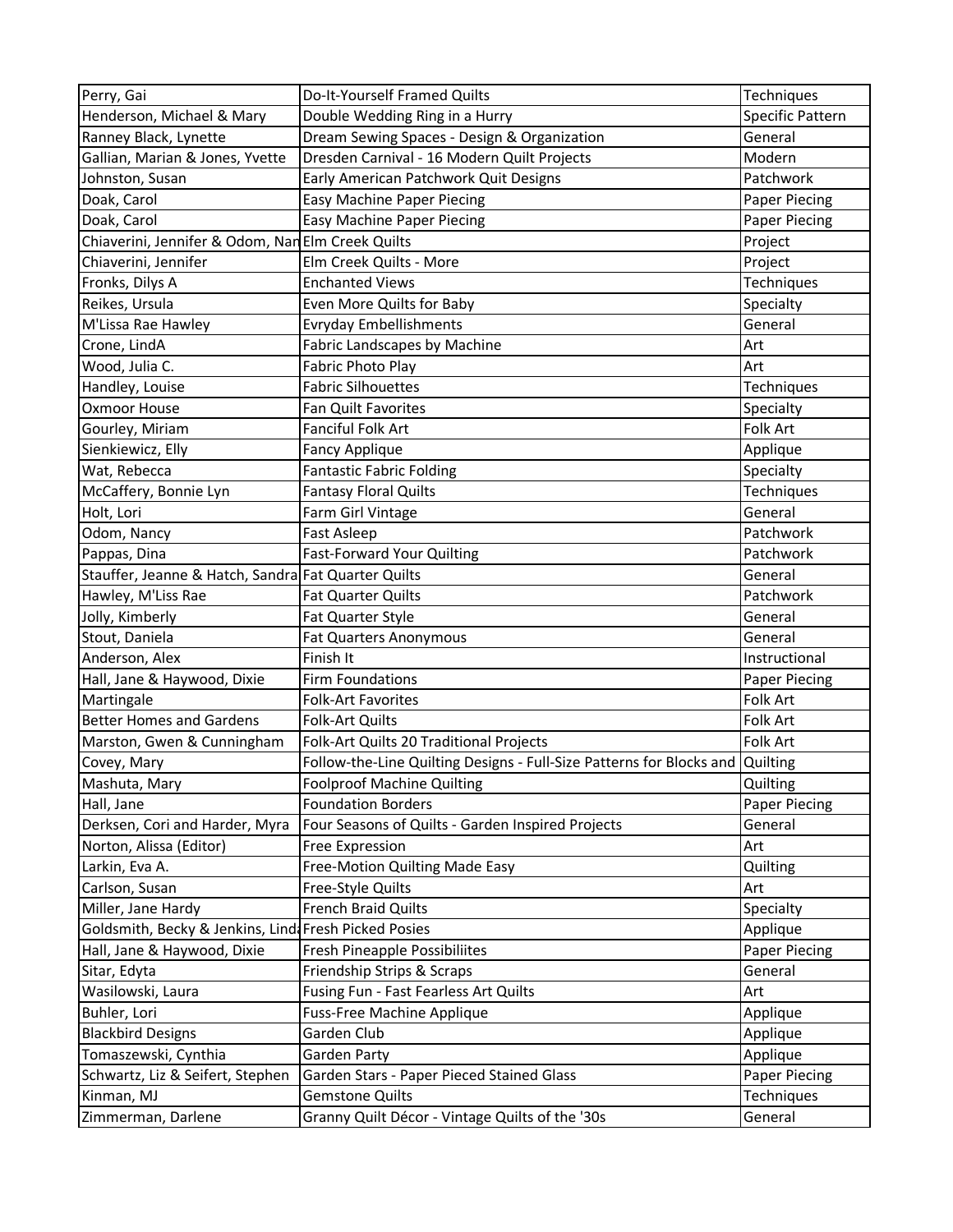| Wilens, Patricia                                                | Great American Quilts Book Eight                      | General              |
|-----------------------------------------------------------------|-------------------------------------------------------|----------------------|
| Richards, Rhonda                                                | <b>Great American Quilts Book Eleven</b>              | General              |
| Newbill, Carol L.                                               | <b>Great American QuiltsBook Five</b>                 | General              |
| Irish, Lora                                                     | <b>Great Book of Celtic Patterns</b>                  | Specific Pattern     |
| <b>Better Homes &amp; Gardens</b>                               | Great Patchwork: Working with Triangles               | Patchwork            |
| Gaudynski, Diane                                                | <b>Guide to Machine Quilting</b>                      | Quilting             |
| Warner, Jodi                                                    | Half-Square Triangles Illustrated Guide               | Techniques           |
| Anderson, Alex                                                  | <b>Hand Applique</b>                                  | Applique             |
| Anderson, Alex                                                  | <b>Hand Quilting</b>                                  | Quilting             |
| Eckmeier, Karen                                                 | <b>Happy Villages</b>                                 | Techniques           |
| Root, Elizabeth                                                 | Hawaiian Quilting and Full-Size Patterns              | Techniques           |
| Serrao, Poakalani, John & Cissy                                 | <b>Hawaiian Quuilts The Tradition Continues</b>       | Techniques           |
| Ferrero, Hedges and Silber                                      | Hearts and Hands - The Influence of Women & Quilts    | History              |
| Hargrave, Harriet                                               | <b>Heirloom Machine Quilting</b>                      | Quilting             |
| Squire, Helen                                                   | Helen's Copy & Use QuiltingPatterns                   | Quilting             |
| Bruecher, Tacha                                                 | Hexa Go-Go                                            | Techniques           |
| Eskridge, Jen                                                   | <b>Hexagons Made Easy</b>                             | Specific Pattern     |
| Stauffer, Jeanne & Hatch, Sandra Holly Jolly Christmas Quilting |                                                       | Specialty            |
| Binney, Edwin                                                   | Homage to Amanda                                      | History              |
| Adams, Barb & Allen, Alma                                       | Home Sweet Home                                       | Project              |
| Diehl, Kim and Baker, Laurie                                    | Homestyle Quilts                                      | General              |
| Davis, Jodie                                                    | Hometown Quilts                                       | <b>Paper Piecing</b> |
| <b>Four Corners</b>                                             | Hook, Line and a Hole in One - esigns to make for Men | General              |
| Sitar, Edyta                                                    | Hop To It                                             | Applique             |
| Simms, Ami                                                      | How to Improve Your Quilting Stitch                   | Quilting             |
| Wass, Jan                                                       | <b>Illinois Amish Quilts</b>                          | History              |
| Ledgerwood, Alexandra                                           | <b>Improvising Tradition</b>                          | Modern               |
| <b>Rodal Press</b>                                              | <b>Innovative Piecing</b>                             | Techniques           |
| House of White Birches                                          | Inspirational Block of the Month                      | Specialty            |
| Wells, Jean & Valori                                            | Intuitive Color & Design                              | Art                  |
| Burns, Eleanor                                                  | It's "El" ementary                                    | Patchwork            |
| Kime, Janet                                                     | It's Raining Cats & Dogs                              | Paper Piecing        |
| Warehime, Retta                                                 | Jack and Jill Quilts - Quilts for Boys and Girls      | General              |
| Briscoe, Susan                                                  | Japanese Quilt Inspirations                           | Specialty            |
| Einmo, Kimberly                                                 | Jelly Roll Quilt Magic                                | General              |
| Lintott, Pam, & Nicky                                           | Jelly Roll Quilts in a Weekend                        | General              |
| Lintott, Pam, & Nicky                                           | Jelly Roll Sampler Quilts                             | General              |
| Olson, Barbara                                                  | Journey of An Art Quilter                             | Art                  |
| Nadelstern, Paula                                               | Kaleidoscopes Quilts                                  | Techniques           |
| Lintott, Pam, & Nicky                                           | Layer Cake, Jelly Roll & Charm Quilts                 | General              |
| Eckmeier, Karen                                                 | Layered Waves                                         | Techniques           |
| Syme, Lynette-Merlin                                            | Learn Patchwork                                       | Patchwork            |
| Sloan, Pat                                                      | Learn to Machine Quilt                                | Quilting             |
| Mahoney, Nancy                                                  | Learn to Paper Piece                                  | Paper Piecing        |
| Squier Craig, Sharyn                                            | LeMoyne Stars Made Easy                               | Specific Pattern     |
| McCloskey, Marsha                                               | Lessons in Machine Piecing                            | Instructional        |
| Marston, Gwen                                                   | Liberated Quiltmaking II                              | Modern               |
| DeBee Schiller, Lisa                                            | Liberty Garden                                        | Applique             |
| Rand, Connie                                                    | Lighthouses of New England                            | General              |
| Glover, Flavin                                                  | Log Cabin Quilts - A New Look                         | Patchwork            |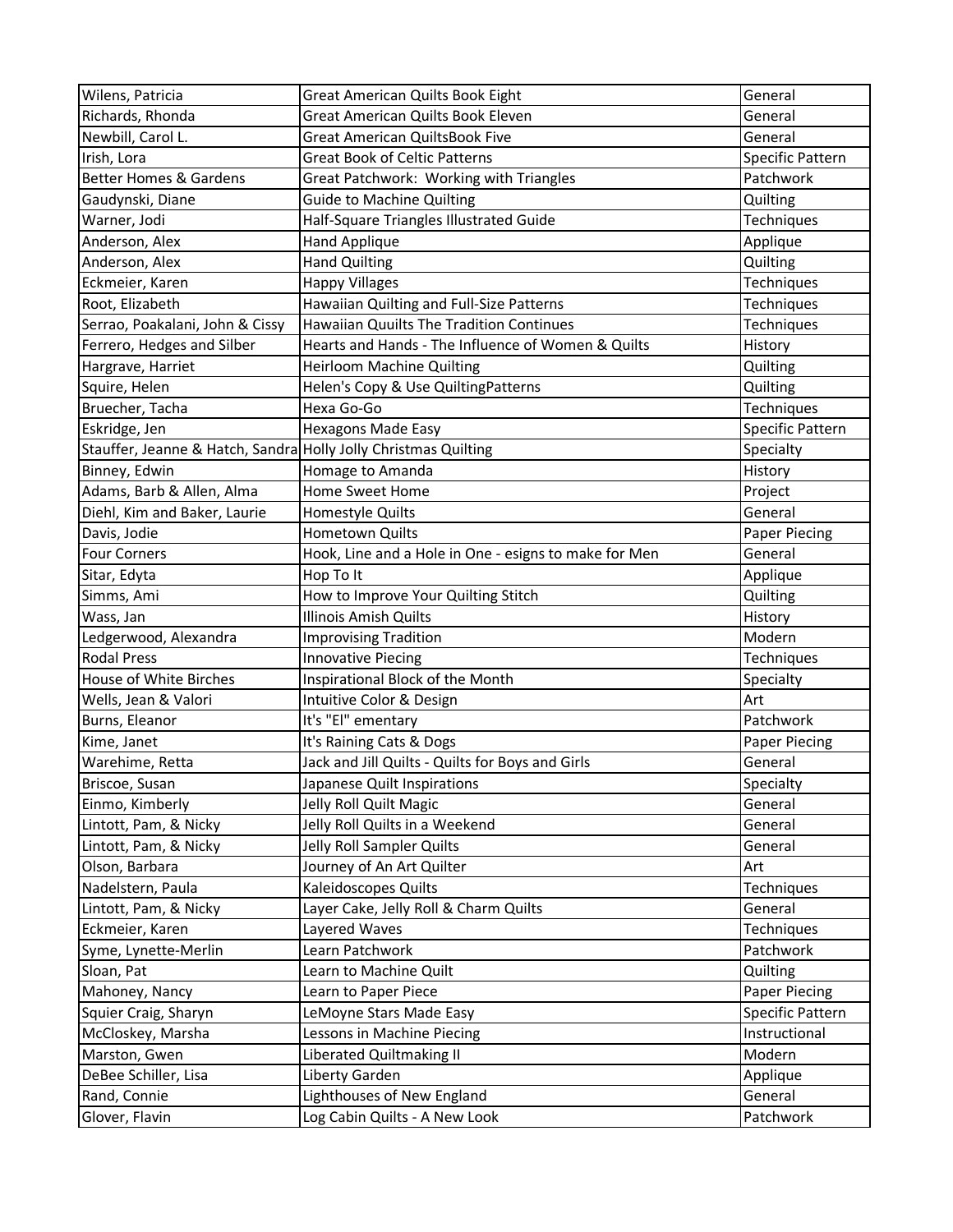| Murphy, Karen                                                    | Log Cabin Quilts A Brand New Story                            | Patchwork            |
|------------------------------------------------------------------|---------------------------------------------------------------|----------------------|
| Kaempfer, Barbara                                                | Log Cabin with a Twist                                        | Techniques           |
| Burns, Eleanor                                                   | Lover's Knot Quilt                                            | Specialty            |
| Nickols, Sue                                                     | Machine Quilting - A Primer of Techniques                     | Quilting             |
| Michell, Marti                                                   | Machine Quilting in Sections                                  | Quilting             |
| Reynolds, Bethany S.                                             | Magic Stack-n-Whack Quilts                                    | Techniques           |
| Thompson, Terry C.                                               | Mandala Quilts                                                | Specialty            |
| Matheson, Judy                                                   | Mariner's Compass Quilts                                      | Specific Pattern     |
| Johnson, Mary Elizabeth                                          | Marth Skelton, Master Quilter of Mississippi                  | History              |
| Roskintoski, Ellen                                               | Marvelous Mini Quilts/Foudation Piecing                       | Miniatures           |
| Collins, Sally                                                   | <b>Mastering Precision Piecing</b>                            | Instructional        |
| Cory, Pepper                                                     | <b>Mastering Quilt Marking</b>                                | Quilting             |
| Venters, Diana & Elaine Ellison                                  | Mathematical Quilts, No Sewing Required                       | Techniques           |
| Ballard, Althea                                                  | <b>Maverick Quilts</b>                                        | Patchwork            |
| Hamilton, Cindy V.                                               | <b>Medalion Quilts</b>                                        | General              |
| Fritz, Laura Lee                                                 | <b>Mindful Meandering</b>                                     | Quilting             |
| Meunier, Christiane                                              | Miniature Quilts, A Few of My Favorite                        | Miniatures           |
| Nephew, Sara                                                     | Mock Applique                                                 | Techniques           |
| Findlay, Victoria Wolfe                                          | Modern Quilt Magic                                            | Modern               |
| Schmidt, Denyse                                                  | Modern Quilts Traditional Inspiration                         | Modern               |
| Schmidt, Denyse                                                  | Modern Quilts Traditional Inspiration (intentional duplicate) | Modern               |
| Hawley, M'Liss Rae                                               | More Fat Quarter Quilts                                       | Patchwork            |
| Mumm, Debbie                                                     | More Quick Country Quilting                                   | Folk Art             |
| Durhin, Pat                                                      | <b>Mosaic Picture Quilts</b>                                  | Art                  |
| <b>Calico Printworks</b>                                         | <b>Mostly Scraps</b>                                          | Patchwork            |
| Goldsmith, Becky & Jenkins, Lind: My Whimsical Quilt garden      |                                                               | Applique             |
| Fishel, Rita                                                     | <b>Mystery Quilts</b>                                         | Patchwork            |
| <b>Craftworld Books</b>                                          | Naïve and Country Quilts                                      | General              |
| Colvin, Joan                                                     | Nature's Studio                                               | Art                  |
| Bonner, Natalia                                                  | Next Steps in Machine Quilting                                | Quilting             |
| Speth, Pat & Thode, Charlene                                     | <b>Nickel Quilts</b>                                          | Patchwork            |
| Baxter Lasco, Linda                                              | Nine Patch - New Quilts From an Old Favorite                  | Patchwork            |
| Baker, Marci                                                     | Not Your Grandmother's Log Cabin                              | Specific Pattern     |
| Baker, Marci                                                     | Oh My Stars!                                                  | Techniques           |
| Ramsey, Bets                                                     | Old & New Quilt Patterns in the Southern Tradition            | History              |
| McCloskey, Marsha                                                | On to Square Two                                              | Patchwork            |
| Anderson, Charoltte Warr                                         | One Line at a Time                                            | Quilting             |
| Anderson, Charoltte Warr                                         | One Line at a Time - Encore                                   | Quilting             |
| Merrill, RaNae                                                   | One Quilt One Moment                                          | History              |
| Dewberry, Donna & Casciato, Cin One Stitch Quilting - The Basics |                                                               | Project              |
| Warehime, Retta                                                  | <b>On-Point Quilts</b>                                        | Patchwork            |
| Maloney, Tricia Lynn                                             |                                                               |                      |
| Fons & Porter                                                    | Orphan Block Quilts                                           | General              |
|                                                                  | Our Best Seasonal Quilts                                      | Specific Pattern     |
| Milligan, Lynda & Nancy Smith                                    | P.S. I Love You Two!                                          | Specialty            |
| Huff, Jaynette                                                   | Paper Piecing Quilts of Praise                                | Paper Piecing        |
| Anderson, Alex                                                   | Paper Piecing with Alex Anderson                              | <b>Paper Piecing</b> |
| Anderson, Alex                                                   | Paper Piecing with Alex Anderson                              | <b>Paper Piecing</b> |
| Davis, Jodie                                                     | <b>Paper-Pieced Curves</b>                                    | <b>Paper Piecing</b> |
| Armstrong, Carol                                                 | Patches & Posies                                              | Applique             |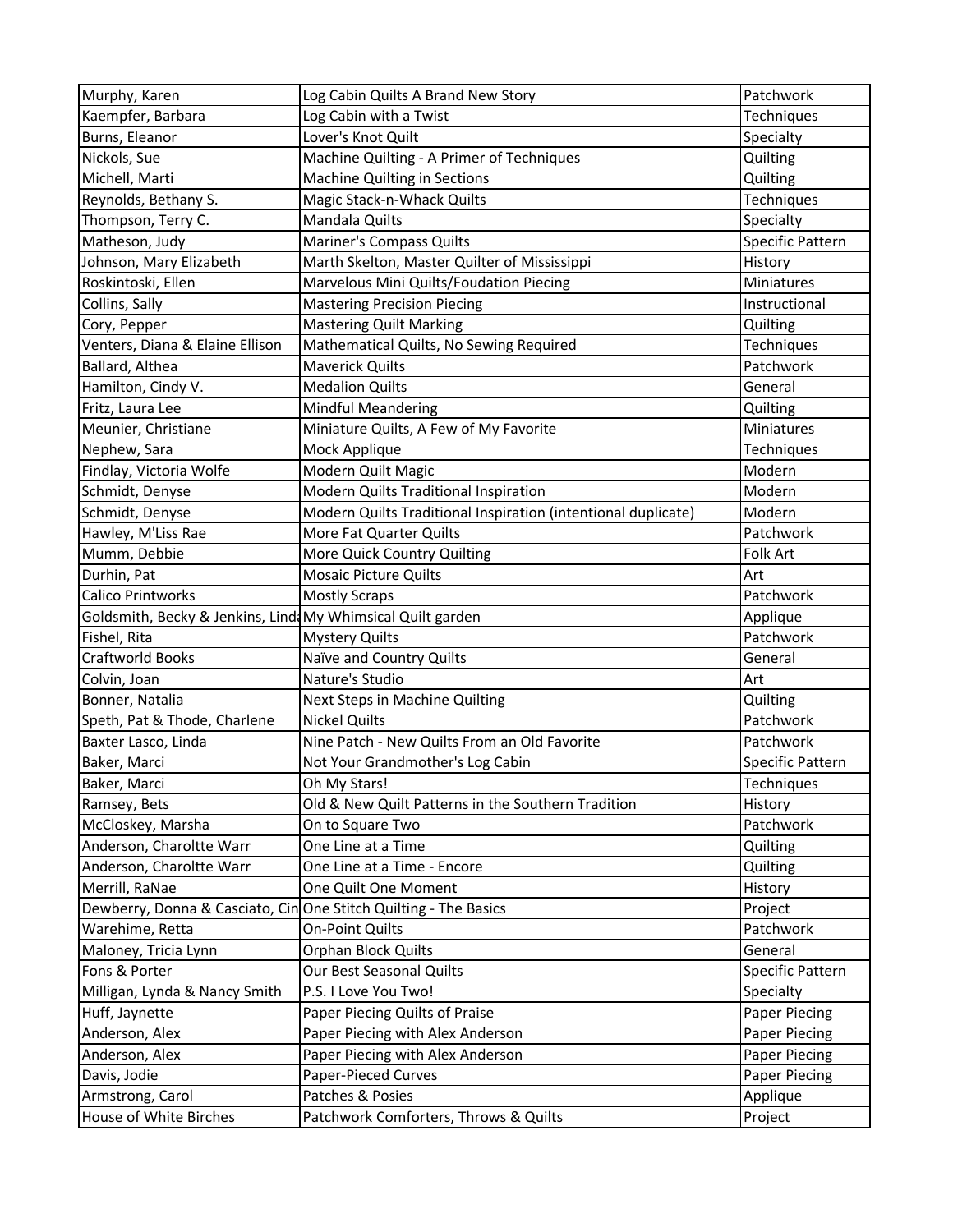| Warehime, Retta                                   | <b>Patchwork Memories</b>                                | Patchwork        |
|---------------------------------------------------|----------------------------------------------------------|------------------|
| Bergene, Lise                                     | Patchwork with Pizzazz                                   | General          |
| Shay, Joan                                        | Petal Play                                               | General          |
| Wiener, L. L. & Nancy Zieman                      | Photo-Inspired Art Quilts                                | Art              |
| England, Cynthia                                  | <b>Picture Piecing</b>                                   | Specific Pattern |
| Wyant, Harriet M.                                 | Piece on Earth                                           | Project          |
| Martin, Judy                                      | Pieced Borders The Complete Resource                     | Patchwork        |
| Martin, Nancy                                     | Pieces of the Past                                       | History          |
| Hart, Sandra & Gudny Campbell                     | Piecing with Pixels - Unique Quilts from your own images | Techniques       |
| Schamber, Sharon                                  | Piec-lique                                               | Techniques       |
| Johnson, Linda                                    | Pink Lemonade & Other Delights                           | Project          |
| Jensen                                            | <b>Pint-Size Traditions</b>                              | Patchwork        |
| Bruecher, Tacha                                   | Playful Little Paper-Pieced Projects                     | Paper Piecing    |
| Koseki, Suzuko                                    | Playful Patchwork                                        | Patchwork        |
| Poakalani & Serrao, John                          | Poakalani Hawaiian Quilt Cushion Patterns & Designs      | Techniques       |
| Spiegelhoff, Ruthann                              | Polarfleece Pizzaz                                       | Project          |
| Wells, Jean                                       | <b>Portraits From Nature</b>                             | Specialty        |
| Morton, Jo                                        | <b>Prairie Flowers Encore</b>                            | Applique         |
| Thompson, Terry C.                                | Prairie Quilts & Pioneer Stories                         | History          |
| Cleveland, Susan K                                | Precision & Panache                                      | Techniques       |
| Lark Books                                        | Pretty Little Purses & Pouches                           | Specialty        |
| Berry, Sandy (Berryvine Designs)                  | Quick & Easy Romantic Quilts                             | Patchwork        |
| Wilkinson, Rosemary                               | Quick Colorful Quilts for Babies and Toddlers            | General          |
| Wilkinson, Rosemary                               | Quick Colorful Quilts for Beautiful Beds                 | General          |
| Keevill, Elizabeth                                | <b>Quick Quilts for Kids</b>                             | General          |
| Pappas, Dina                                      | <b>Quick Watercolor Quilts</b>                           | Specialty        |
| Phillps, Sarah                                    | <b>Quilt Block Leftovers</b>                             | Projects         |
| Burns, Eleanor                                    | Quilt Block Party, Serries #2                            | Patchwork        |
| Burns, Eleanor                                    | Quilt Blocks on American Barns                           | Specialty        |
| McNeill, Suzanne                                  | <b>Quilt Boutique</b>                                    | Patchwork        |
| Lynch, Cheryl                                     | Quilt Fiesta - Surprising Designs from Mexican Tiles     | General          |
| <b>Better Homes and Gardens</b>                   | Quilt Lover's Favorites Volume 2                         | General          |
| <b>Better Homes and Gardens</b>                   | Quilt Lover's Favorites Volume 3                         | General          |
| <b>Better Homes and Gardens</b>                   | Quilt Lover's Favorites Volume 5                         | General          |
| Cier, Emily                                       | <b>Quilt Remix</b>                                       | Patchwork        |
| Mahoney, Nancy                                    | Quilt Revival - Updated Patterns from the 30's           | Patchwork        |
| Hiney, Mary Jo                                    | Quiltagami                                               | Specialty        |
| Burns, Eleanor                                    | Quilters' Almanac, Quilt Block Party Series 3            | Patchwork        |
| Finch, Jake                                       | Quilting 200 Q&A                                         | Instructional    |
| Pignatelli, Vikki                                 | Quilting by Improvisation                                | Art              |
| Jorgenson, Sharlene                               | Quilting Form the Heartland                              | Folk Art         |
| Jorgenson, Sharlene                               | Quilting From the Heartland                              | Patchwork        |
| Eddy, Celia                                       | <b>Quilting Illusions</b>                                | Specialty        |
| Clarke, Pam                                       | Quilting Inside the Lines                                | Quilting         |
| <b>Walters Angela</b>                             | Quilting is My Therapy                                   | Modern           |
| <b>Rodal Press</b>                                | <b>Quilting Made Easy</b>                                | Instructional    |
| Cleland, Lee                                      | Quilting Makes the Quilt                                 | Quilting         |
| Cleland, Lee                                      | Quilting Makes the Quilt                                 | Quilting         |
| Cleland, Lee                                      | Quilting Makes the Quilt                                 | Quilting         |
| Gering, Jacquie & Pedersen, Katid Quilting Modern |                                                          | Modern           |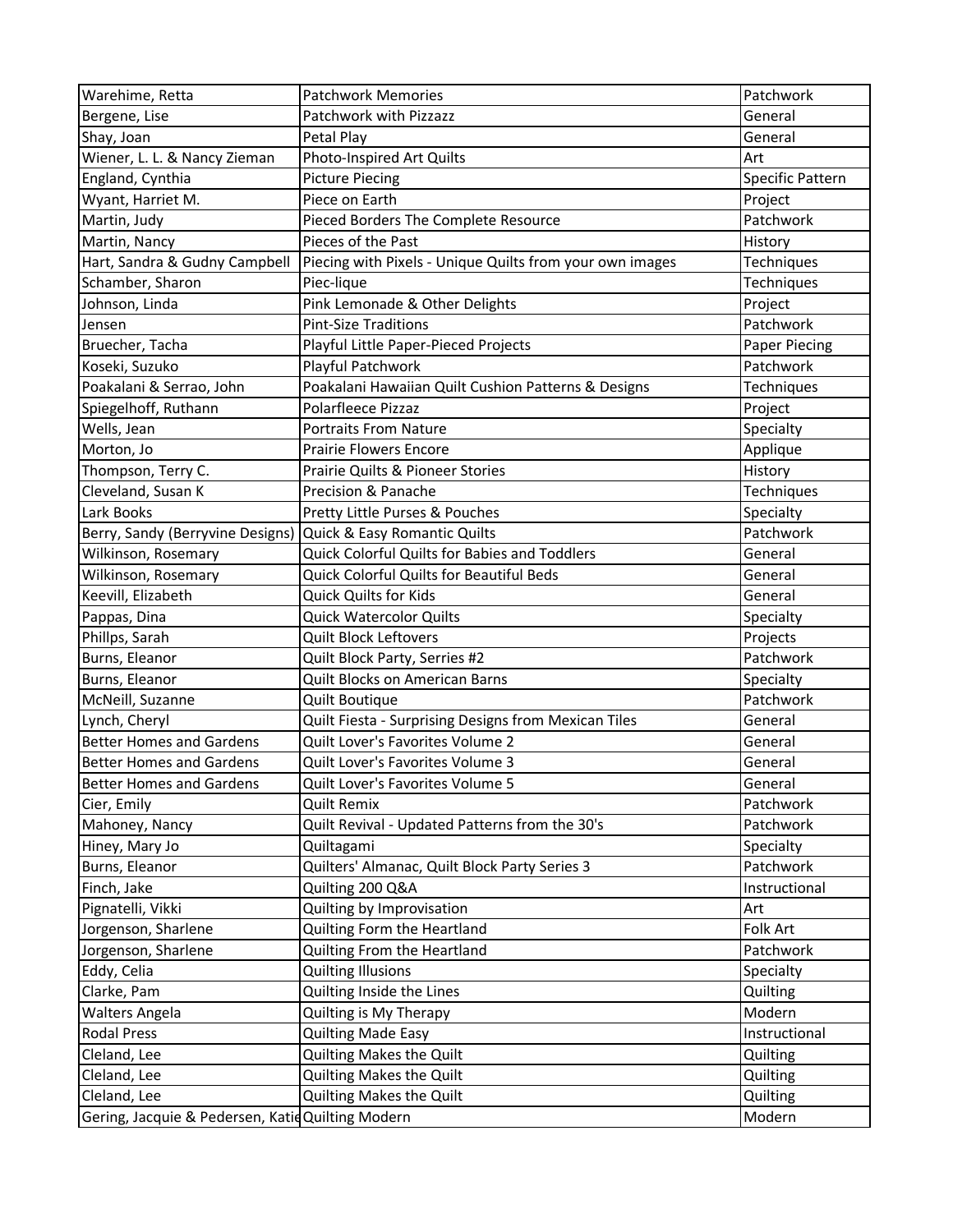| Gering, Jacquie & Pedersen, Katid Quilting Modern     |                                                                                    | Modern                  |
|-------------------------------------------------------|------------------------------------------------------------------------------------|-------------------------|
| Alesandrakis, Jessica                                 | Quilting on the Go                                                                 | Specialty               |
| <b>Better Homes and Gardens</b>                       | Quilting Pieces of the Past                                                        | History                 |
| House of White Birches                                | Quilting with Bits and Pieces                                                      | General                 |
| Beyer, Jinny                                          | Quiltmaking by Hand                                                                | Quilting                |
| Townswick, Jane                                       | Quiltmaking Tips & Techniques                                                      | Instructional           |
| Houk, Rose                                            | Quilts and Coverlets - Storied Stitches of the Smokies                             | History                 |
| Reikes, Ursula                                        | Quilts for Baby - Easy os A, B, C                                                  | Specialty               |
| McCloskey, Marsha                                     | <b>Quilts for Katie Rose</b>                                                       | Specialty               |
| Huff, Jaynette                                        | Quilts from Grandmother's Garden - English Paper Piecing                           | Techniques              |
| Pfau, Sue                                             | Quilts from Sweet Jane - easy for precuts                                          | General                 |
| Renaud, Karin                                         | Quilts from the Heart II                                                           | Patchwork               |
| Dietrich, Mimi                                        | Quilts from the Smithsonian                                                        | History                 |
| Bluhm, Lrena                                          | Quilts of a Different Color                                                        | Applique                |
| Tricarico, Barbara                                    | Quilts of Virginia 1607 - 1899                                                     | History                 |
| Burns, Eleanor                                        | Quilts Through the Seasons                                                         | Patchwork               |
| Hoffman, Joy & Darlene Zimmerr Quilts to Come Home To |                                                                                    | Patchwork               |
| Lipsett, Linda Otto                                   | Remember Me - Women & Their Friendship Quilts                                      | History                 |
| Mahoney, Nancy                                        | Ribbon Star Quilts                                                                 | Techniques              |
| Mahoney, Nancy                                        | <b>Rich Traditions</b>                                                             | Paper Piecing           |
| Phillips, Cheryl & Linda Pysto                        | <b>Rings That Bind</b>                                                             | <b>Specific Pattern</b> |
| <b>Oxmoor House</b>                                   | Rock-A-Bye Baby Quilts                                                             | Specialty               |
| Martin, Nancy J.                                      | Rolling Along Easy Quilts from 2 1/2" Strips                                       | Patchwork               |
| Daniel, Nancy Brenan                                  | <b>Rotary Heirloom Quilts</b>                                                      | General                 |
| Halverson, Nancy                                      | Santa's Coming                                                                     | Applique                |
| Mostek, Pamela                                        | Scatter Garden Quilts - 101 Designs that Flower in Fabric                          | Patchwork               |
| Martin, Judy                                          | <b>Scrap Quilts</b>                                                                | Patchwork               |
| Foose, Sandra L.                                      | Scrap Saver's Country Stitchery                                                    | Folk Art                |
| Brackett, Kim                                         | Scrap-Basket Bounty                                                                | Patchwork               |
| Martin, Judy                                          | <b>Scraps</b>                                                                      | Patchwork               |
| Robson, Shelley Lynne                                 | <b>Seeing Stars</b>                                                                | Specific Pattern        |
| Craig, Sharyn                                         | <b>Setting Solutions</b>                                                           | Patchwork               |
| Walters, Angela                                       | Shape by Shape Collection 2                                                        | Quilting                |
| Doak, Carol                                           | Show Me How to Paper Piece                                                         | <b>Paper Piecing</b>    |
| Fleming, Winnie                                       | Simple Blocks Make Sensational Quilts                                              | Patchwork               |
| Diehl, Kim                                            | Simple Charm                                                                       | General                 |
| Helmkamp, Amy Whalen                                  | Simple Chenille Quilts                                                             | Techniques              |
| Abbey Lane Quilts                                     | <b>Simple Choices</b>                                                              | General                 |
| Shrader, Valerie Van Arsdale                          | Simple Contemporary Quilts                                                         | Modern                  |
| Brown, Lynn Roddy                                     | Simple Strategies for Scrap Quilts                                                 | Patchwork               |
| It's Sew Emma Patterns                                | <b>Simply Fat Quarters</b>                                                         | Patchwork               |
| Anderson, Alex                                        | <b>Simply Stars</b>                                                                | Patchwork               |
| Cline, Barbara                                        | <b>Simply Triangles</b>                                                            | General                 |
| Levie, Eleanor                                        | Skinny Quilts & Table Runners from today's top designers                           | Specialty               |
| Levie, Eleanor                                        | Skinny Quilts & Table Runners II                                                   | Specialty               |
| Fox, Sandi                                            | <b>Small Endearments</b>                                                           | History                 |
| Adams, Barb and Aleem Alma                            | Small Favoites for All Seasons                                                     | Miniatures              |
| Vanessa-Ann Collection                                | <b>Small Quilts</b>                                                                | Patchwork               |
|                                                       | Ramsey, Bets and Waldvoget, Mc Southern Quilts - Surviving Relics of the Civil War | History                 |
| Wys, Pat                                              | Spotlight on Neutrals                                                              | Patchwork               |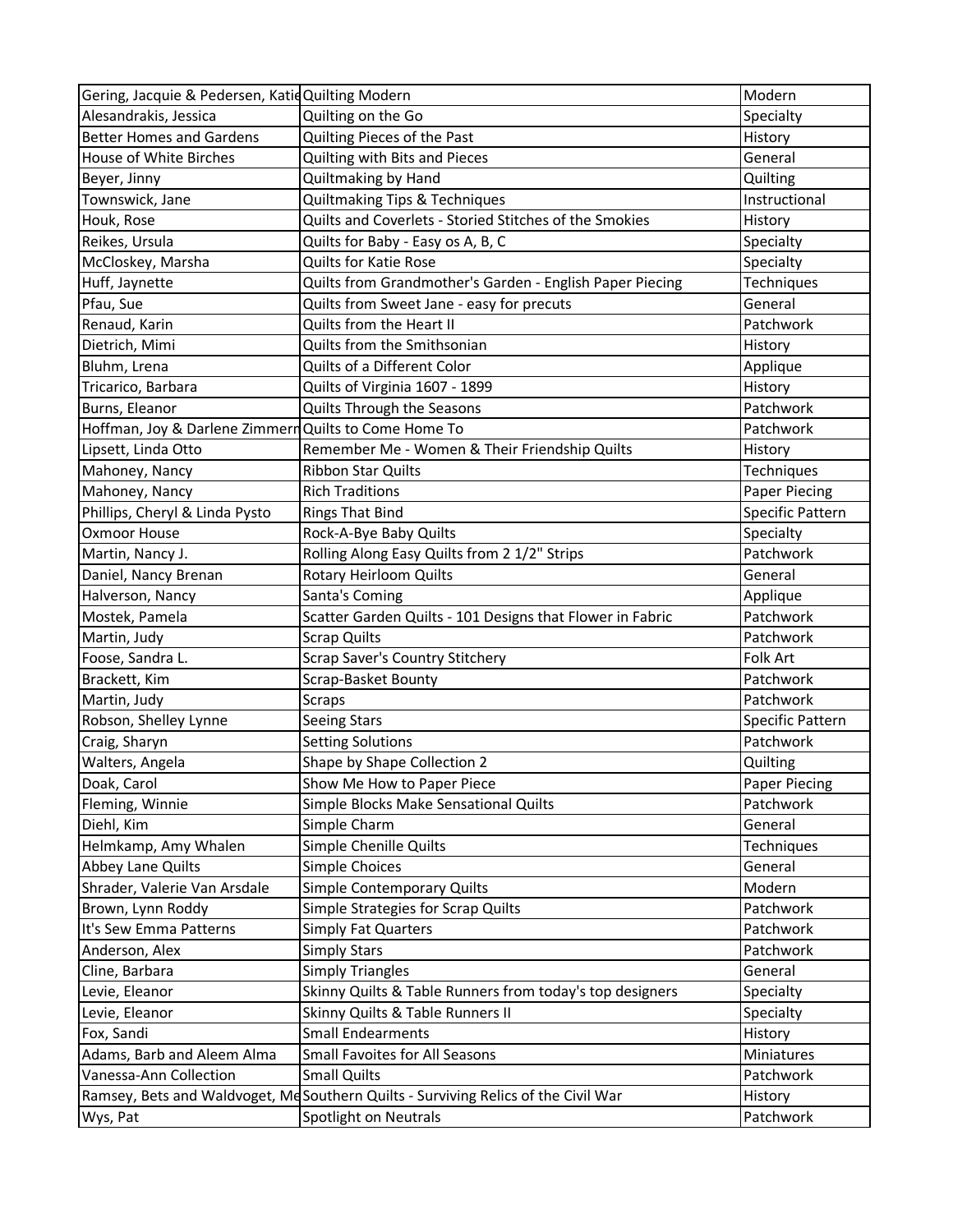| Barrows, Judy                                                    | Square in a Square                                                                             | General              |
|------------------------------------------------------------------|------------------------------------------------------------------------------------------------|----------------------|
| Alexander, Karla                                                 | <b>Stack a New Deck</b>                                                                        | Techniques           |
| Reynolds, Bethany S.                                             | Stack-N-Whack Ipedia                                                                           | Techniques           |
| Reynolds, Bethany S.                                             | Stack-n-Whackier Quilts                                                                        | Techniques           |
| Halverson, Nancy                                                 | Star of Wonder                                                                                 | Folk Art             |
| Knapp, Mary                                                      | <b>Star Quilts</b>                                                                             | Techniques           |
| Cline, Barbara                                                   | <b>Star Struck Quilts</b>                                                                      | General              |
| Anderson, Alex                                                   | <b>Start Quilting</b>                                                                          | Instructional        |
| Crow, Jayne & Segna, Joan                                        | Stitch and Split Applique - 12 Raw-Edge Projects                                               | Applique             |
| Nickels, Sue & Holly, Pat                                        | <b>Stitched Raw Edge Applique</b>                                                              | Applique             |
| Smith, Barbara                                                   | Storm at Sea - New Quilts from an Old Favorite                                                 | Specific Pattern     |
| Ewbank, Connie                                                   | <b>String Quilting Today</b>                                                                   | Techniques           |
| Campbell, Elsie                                                  | <b>String Quilts</b>                                                                           | General              |
| Papadakis, Brenda                                                | <b>Strip Clubbing</b>                                                                          | Techniques           |
| Henning, Brenda                                                  | Strip Therapy 2 Bali Pop Addiction                                                             | Techniques           |
| Thomas, Donna Lynn                                               | <b>Stripples Strikes Again</b>                                                                 | Specific Pattern     |
| Smith, Louisa L.                                                 | Strips 'n Curves                                                                               | General              |
| Hailey, Glenna                                                   | <b>Sugar Sack Quilts</b>                                                                       | History              |
| Lasco, Linda Baxter                                              | Sunflower - New Quilts from and Ol Favorite                                                    | Specialty            |
| Smith, Nancy & Milligan Lynda                                    | <b>Super Simple Strips</b>                                                                     | Patchwork            |
| Angotti, Charlotte & Debbie Caffr Surprise Yourself!             |                                                                                                | Patchwork            |
| Causee, Linda                                                    | Symbols of Faith -- 44 Quilt Blocks                                                            | Paper Piecing        |
| Brown, Kathy                                                     | Take 5 Fat Quarters                                                                            | General              |
| Causee, Linda                                                    | <b>Teach Yourself Foundation Piecing</b>                                                       | <b>Paper Piecing</b> |
| Kiracofe, Roderick                                               | The American Quilt                                                                             | History              |
| Youngs, Rosemary                                                 | The Amish Circle Quilt - 121 Quilt Block Patterns that Tell a Story                            | General              |
| Collins, Sally                                                   | The Art of Machine Piecing                                                                     | Patchwork            |
| Woodworth, Judy                                                  | The Art of Quilting - Machine Techniques & Designs                                             | Quilting             |
| Goldsmith, Becky & Jenkins, Lind: The Best Ever Applique Sampler |                                                                                                | Applique             |
| <b>Chitra Publications</b>                                       | The Best of Miniature Quilts, Volume 3                                                         | Miniatures           |
|                                                                  | Etherington, Mary & Tesene, Con The Blue and the Gray - Quilt Patterns Using civil War Fabrics | Patchwork            |
| Youngs, Rosemary                                                 | The Civil War Diary Quilt                                                                      | History              |
| Youngs, Rosemary                                                 | The Civil War Love Letter Quilt                                                                | History              |
| Etzel, Wendy                                                     | The Collectibles Quilt                                                                         | Folk Art             |
| Westgate, Alice                                                  | The Complete Color Directory                                                                   | Instructional        |
| Martin, Judy                                                     | The Creative Pattern Book                                                                      | Patchwork            |
| Hall, Jane                                                       | The Experts' Guide to Foundation Piecing                                                       | <b>Paper Piecing</b> |
| Hird, Laurie Aaron                                               | The Farmer's Wife Sampler Quilt                                                                | Patchwork            |
| Zipppy Designs                                                   | The Foundation Piecer                                                                          | Paper Piecing        |
| Weiss, Rita                                                      | The How to Candlewick Quilt                                                                    | Techniques           |
| Wood, Sherri Lynn                                                | The Improv Handbook for Modern Quilters                                                        | Modern               |
| Mumm, Debbie                                                     | The Magic of Santa                                                                             | Specialty            |
| Ringle, Weeks and Kerr, Bill                                     | the Modern Quilt workshop                                                                      | Modern               |
| Marek, Katja                                                     | The New Hexagon                                                                                | Specialty            |
| Kemshall, Linda & Laura                                          | The Painted Quilt                                                                              | Art                  |
| Nelson, Cyril & Carter Houck                                     | The Quilt Engagement Calendar Treasury                                                         | History              |
| Beyer, Jinny                                                     | The Quilter's Album of Patchwork Patterns                                                      | Patchwork            |
| Goldsmith, Becky                                                 | The Quilter's Practical Guide to Color                                                         | General              |
| Pahl, Ellen                                                      | The Quilters Ultimate Visual Guide                                                             | Instructional        |
| Bolton, Patricia                                                 | The Quilting Arts Book                                                                         | Art                  |